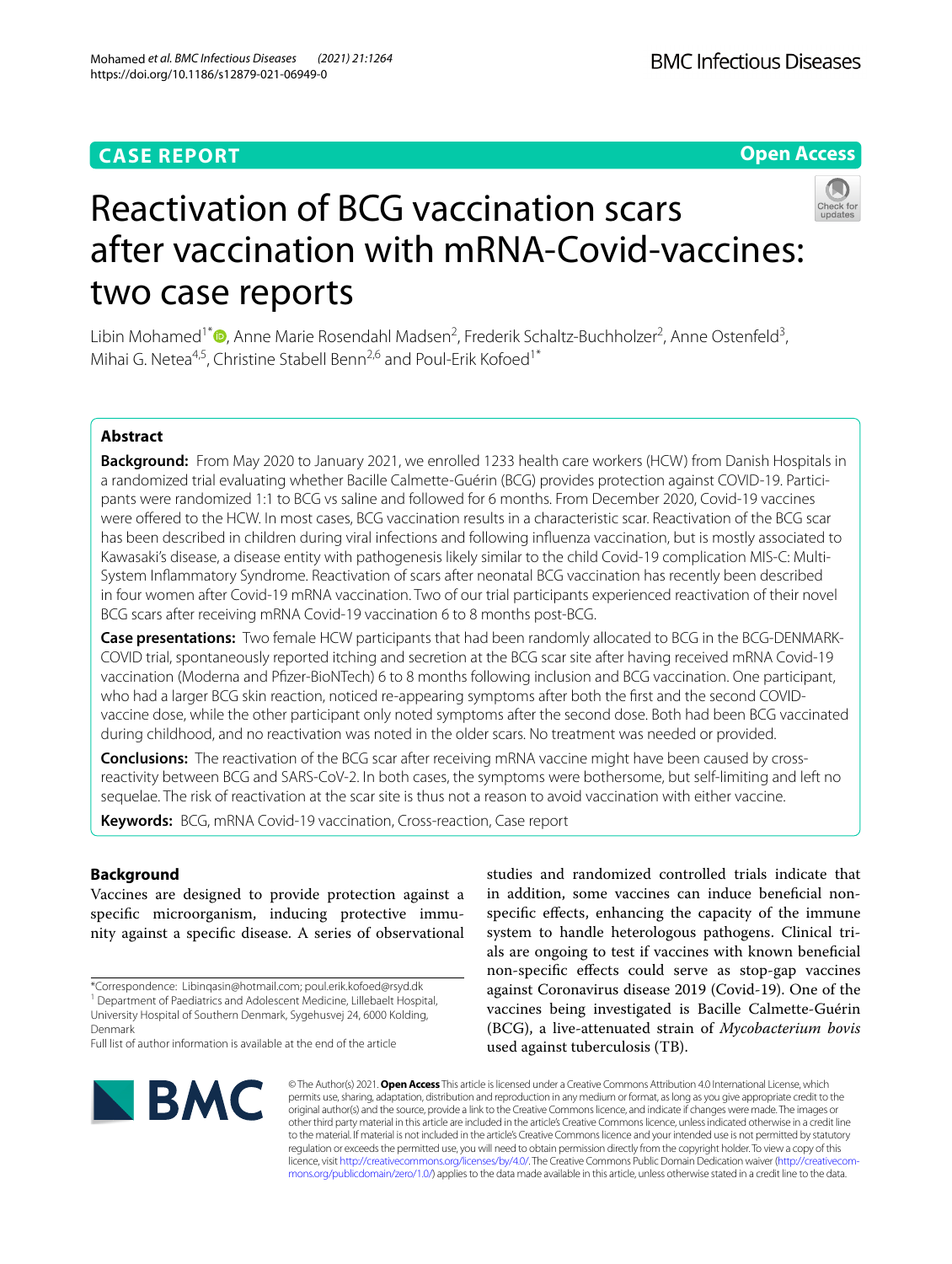In most countries where tuberculosis is still a public health issue, BCG is recommended to all neonates at birth or as soon thereafter as possible. In countries with low incidence of TB, as is the case for Denmark, BCG vaccine is only given to high-risk groups. Up to 97% of people who receive BCG vaccine experience a skin reaction at the injection site 2 to 4 weeks after vaccination [\[1](#page-3-0),  $2$ ]. The reaction heals within 2 to 5 months. In most cases the vaccination leaves a scar with a diameter of approximately fve mm. Observational studies and randomized controlled trials indicate that BCG at birth is associated with a 30% to 50% reduction in neonatal mortality [\[3](#page-3-2), [4](#page-3-3)]. BCG induces protection against infections such as sepsis and respiratory infections [\[4](#page-3-3), [5\]](#page-3-4).

Based on these fndings, more than 20 trials are currently ongoing worldwide to test if BCG vaccination can provide full or partial protection against getting Covid-19. One of these is the BCG-DENMARK-COVID trial (NCT04373291), which from May 2020 to January 2021 enrolled 1233 health care workers (HCW) at nine Danish hospitals [[6\]](#page-3-5). Participants were randomized 1:1 to standard dose BCG-Denmark or saline by intracutaneous administration in the right deltoid region to distinguish any reaction or scar formation from previous BCG immunization, which is traditionally administered in the left deltoid region. The participants were followed for 6 months with weekly questionnaires about symptoms and work absenteeism.

Specifc COVID-19 vaccines were developed with unprecedented speed and rolled out to the HCW employed at Danish hospitals from December 27, 2020. Hence, many participants received or will receive Covid-19 vaccines during follow-up. Two participating HCW randomized to receive BCG reported reoccurring symptoms from the BCG scar site after receiving mRNA Covid-19 vaccines.

#### **Case presentations**

#### **Case 1**

A 53-year-old female participant in the BCG-DEN-MARK-COVID trial was included in early June 2020 and randomized to BCG, which was applied intradermally in the right deltoid region. A rather strong local skin reaction to the vaccine followed, with clear, yellowish serous secretion from the injection site lasting 4 to 5 months. Additionally, swollen and sore lymph nodes in the axil on the vaccinated side were noted. The lymph node symptoms led to her being examined for breast cancer in January 2021. The participant had been BCG-vaccinated as a child at school entry, and a scar from the childhood vaccination was noted on her right shoulder at the trial inclusion procedure. According to her mother, she had also reacted strongly to the childhood BCG vaccination. As far as she (and her mother) knows, she has never been exposed to TB. The participant is healthy and takes no medication.

By the end of January 2021, she received the frst Moderna Covid-19 vaccination in the left arm. She received no other vaccines during follow-up. The participant reacted to the Covid-19 vaccine with fever, muscle pain, and a large local reaction (the area being red and infamed) which subsided within a few days. One to two days after vaccination, the trial BCG vaccination site scar began to itch and she experienced renewed secretion from the site, and the lymph nodes felt sorer. The itching and the secretion lasted for a week.

Three weeks later, she received the second Moderna vaccination, after which she felt ill again. Also, this time the BCG site began to itch during the following day. There were no other symptoms, and the secretion from the BCG scar did not reappear. The itching lasted for 2 weeks. No treatment was needed or provided. Again, she did not notice symptoms from the childhood BCG scar.

#### **Case 2**

A 49-year-old female participant was enrolled and randomized to BCG in June 2020. The vaccine was applied intradermally in the right deltoid region. She was not aware of having received a BCG vaccination as a child. However, when she was included in the trial, a BCG scar was noted on the right arm. In October 2020, she received an infuenza vaccination (Vaxigriptetra®). No reaction at the trial BCG scar was noted. The participant takes omeprazole daily as a treatment for her gastroesophageal reflux disease and levocetirizin  $(Xyzal^{\omega})$  for her chronic urticaria.

Late December 2020, she received the Pfizer-BioNTech Covid-19 vaccine in the left arm with no subsequent reaction at any of the BCG scar sites. After her second dose of Pfzer-BioNTech vaccine late January 2021, also in the left arm, she noted itching, clear yellowish secretion, and some bleeding from the BCG scar site on the right arm. She did not experience swollen lymph nodes. The symptoms lasted for 2 weeks and resolved without treatment. There was no reaction at the site of the childhood BCG scar. She had no other symptoms after the Pfizer-BioNTech vaccine.

## **Discussion and conclusion**

After receiving mRNA Covid-19 vaccines, two HCW who had recently been vaccinated with BCG as a part of the BCG-DENMARK-COVID trial experienced reactivation at the site of the trial BCG vaccines administered 6 to 8 months earlier. There was no reactivation in childhood BCG scars. The participant who reacted most strongly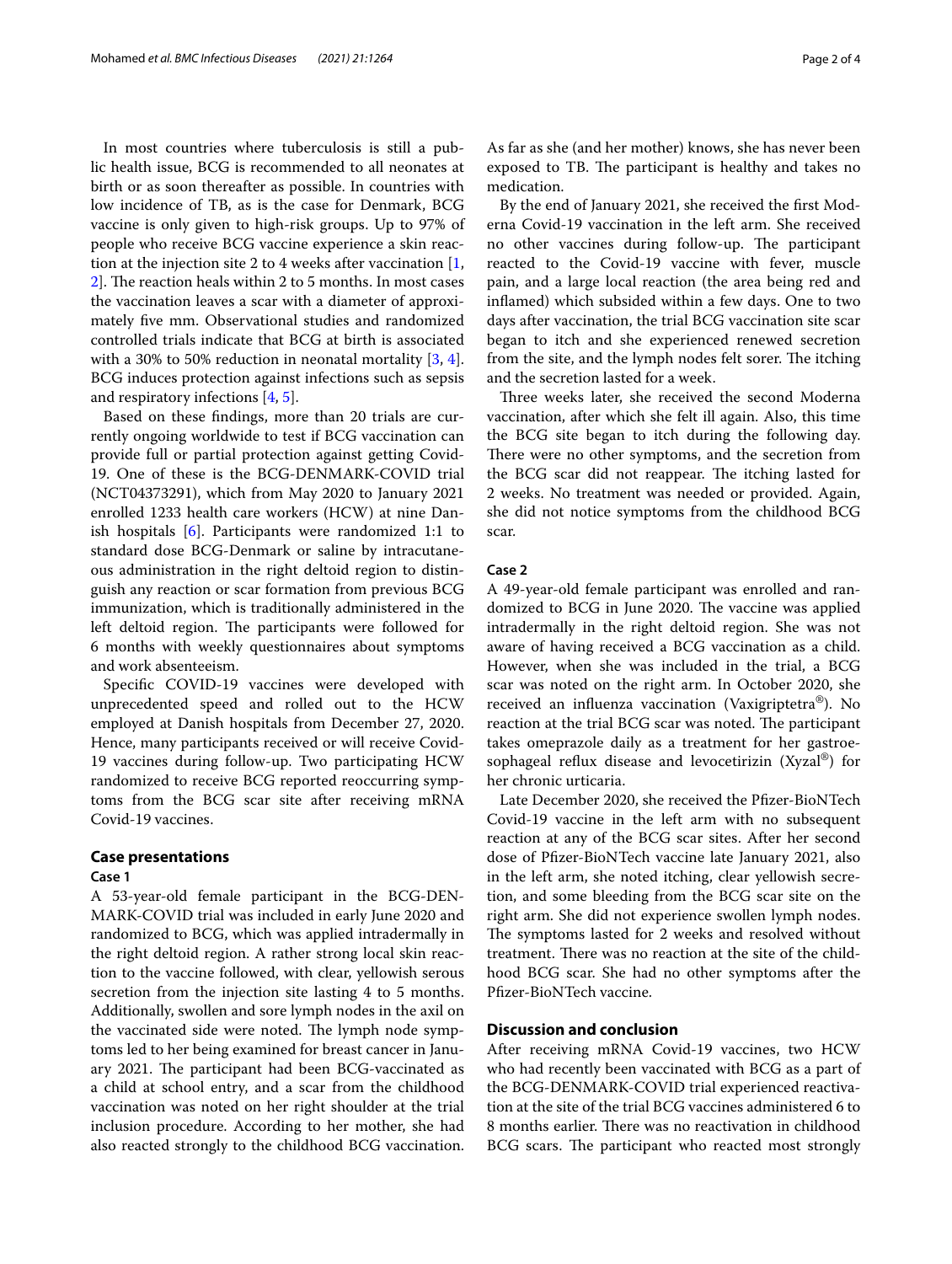after receiving BCG vaccination both as a child and when entering the BCG-DENMARK-COVID trial experienced symptoms from the trial BCG scar site already after the frst Covid-19 vaccination, whereas the participant who had only had moderate symptoms following the BCG inoculation 6 months earlier only noted reactivation after the second injection.

Reactivation of BCG scars has previously been reported following influenza vaccination  $[7, 8]$  $[7, 8]$  $[7, 8]$  $[7, 8]$  $[7, 8]$ , but the participant who received an infuenza vaccination 2 months before the Covid-19 vaccination did not experience any such reactions.

Two recent case reports described similar reactions in scars after neonatal BCG vaccines in four health care workers aged between 28- and 45-years following mRNA Covid-19 vaccines [[9,](#page-3-8) [10\]](#page-3-9). Reactivation of BCG scars has also been described during viral infections in children, e.g., measles and human herpes virus type 6 [[11–](#page-3-10)[13](#page-3-11)]. However, reactivation of BCG scars has mainly been associated with Kawasaki disease (KD), and local reactions such as erythema and induration at the BCG scar site have even been suggested as a diagnostic tool in diagnosing KD  $[14]$  $[14]$ . A study from Singapore, where BCG is given to all new-born infants, reported that 43% of patients with KD developed reactivation at the BCG scar site, most frequently the youngest children [\[13](#page-3-11)]. The study indicated that the higher prevalence in the youngest children was due to the shorter duration between BCG inoculation and onset of KD, rather than age per se [[13\]](#page-3-11). This could explain why we only observed reactivation in the most recent BCG scars.

Interestingly, a new pediatric disease associated with Covid-19, called multisystem infammatory syndrome in children (MIS-C) has been identifed, with pathogenesis and clinical presentation similar to  $KD$  [\[15](#page-3-13)]. The fact that COVID-19 can cause MIS-C, that MIS-C resembles KD, and KD is associated with BCG reactivation points to some degree of shared etiology. The pathophysiology of MIS-C is still unknown [[15\]](#page-3-13). MIS-C has mostly been diagnosed in high-income countries where BCG is not widely used, and to our knowledge, no reactivations of BCG scars have been reported in children sufering from MIS-C. However, this is likely due to the rarity of MIS-C, and the low epidemiological chance that this would happen in a child vaccinated with BCG. On the other hand, based on the available evidence, BCG scar reactivation in children with MIS-C could be anticipated in countries where BCG is used routinely.

Live BCG organisms have been shown to remain in BCG-vaccinated mice for up to 5 months [[16\]](#page-3-14), and have been cultured from children born to HIV positive mothers 9 years after receiving BCG at birth [[17\]](#page-3-15). It is, however, improbable that the changes seen in the two cases are due to live BCG bacteria. It is thus more likely that the local reaction was induced by cross-reactivity between BCG microbial components persisting at the site of vaccination and SARS-CoV-2 vaccines. An in silico analysis suggested that BCG vaccine has the potential to generate cross-reactive T cells against  $SARS-CoV-2$  [\[18](#page-3-16)]. Corroborating this fnding, eight BCG-derived peptides with signifcant sequence homology to either SARS-CoV-2 nonstructural protein 3 (NSP3) or nonstructural protein 13 (NSP13) derived peptides were recently identified  $[19]$  $[19]$ . Interestingly, human CD4+ and CD8+ T cells primed with a BCG-derived peptide developed enhanced reactivity to its corresponding SARS-CoV-2 derived peptide, supporting the hypothesis that BCG vaccination induces cross-reactive SARS-CoV-2 specifc T cell responses [\[19](#page-3-17)]. Furthermore, a high homology of the SARS-CoV-2 envelope protein with the consensus protein LytR C unique to *Mycobacteria* indicates that BCG vaccination induces a specifc immunity against SARS CoV-2 that targets the viral envelope protein that is essential for infectivity  $[20]$  $[20]$ . The reactivation of the BCG scar experienced by two HCW after receiving mRNA vaccines might therefore have been caused by an immunological reaction due to the cross reactivity between BCG and SARS-CoV-2.

In the BCG-DENMARK-COVID trial, 614 HCW participants were randomized to receive BCG. Two participants reported BCG scar reactivation following Covid-19-vaccination. In both cases, the symptoms were irritating, but self-limiting, and they left no sequelae. Both participants were glad to have contributed to the trial and would be happy to participate in similar trials in the future. Our case one participant felt that her general health had improved compared to before the trial, whereas the participant from case two felt her general health to be unchanged.

A limitation of the cases reported is that no testing was done to elucidate the pathogenesis causing the symptoms. However, the two participants experienced the symptoms to the degree that they spontaneously reported them, why it is important for clinicians to know about the possibility of seeing similar reactions and it also seems worthwhile to alert physicians to the fact that BCG scar reactivation might be an indicator of MIS-C. Still, there is no reason to avoid vaccination with either of the mRNA Covid-19 vaccines.

#### **Abbreviations**

BCG: Bacillus Calmette-Guérin; Covid-19: Coronavirus disease 2019; HCW: Health care workers; KD: Kawasaki disease; MIS-C: Multisystem infammatory syndrome in children; TB: Tuberculosis.